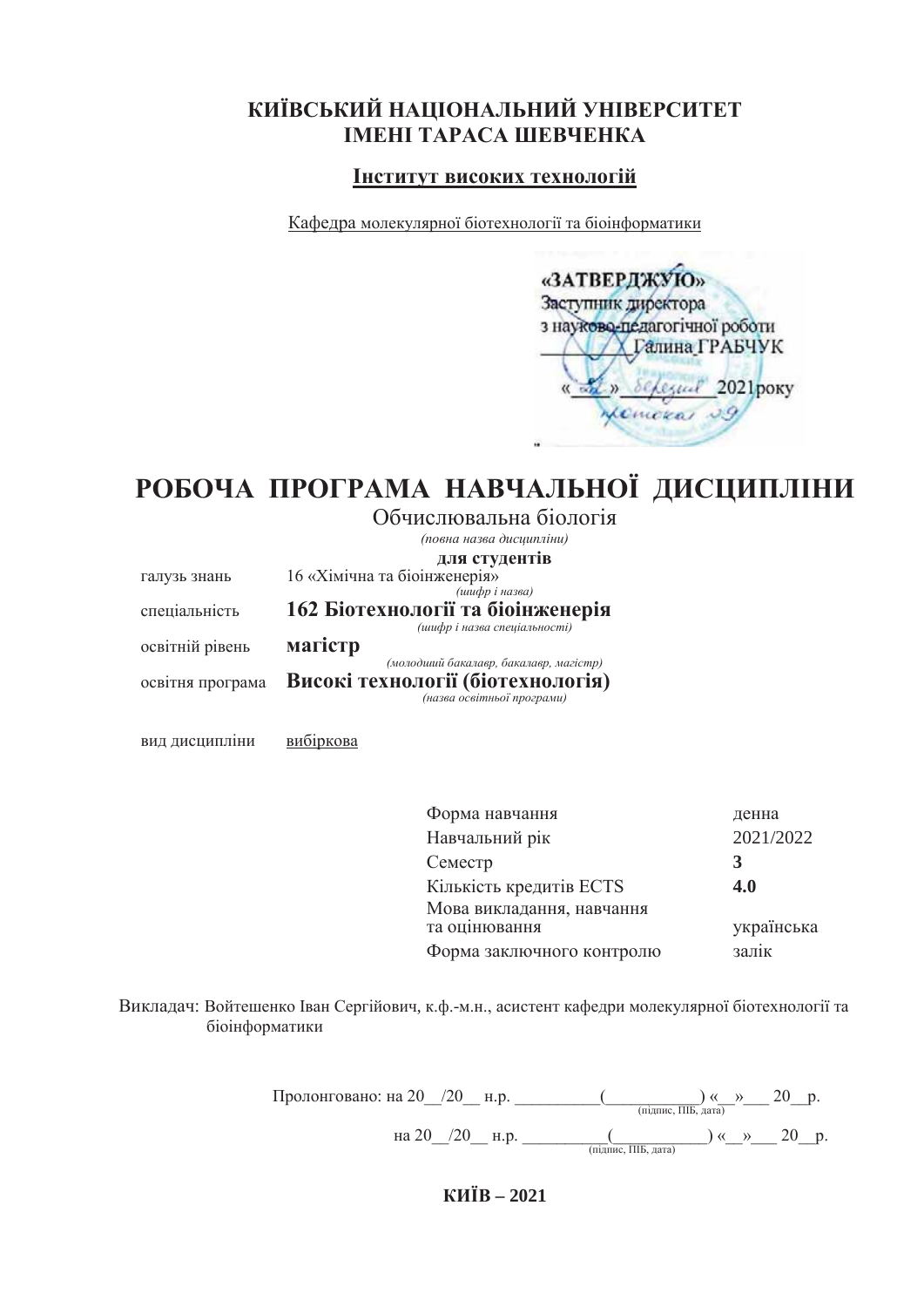Розробники:

Войтешенко Іван Сергійович, к.ф.-м.н., асистент кафедри молекулярної біотехнології та біоінформатики

> «ЗАТВЕРДЖЕНО» Завідувач кафедри молекулярної біотехнології та біоінформатики

DE CONSTANTE CONSECTION EN ELECTRICIA EN EL CONSTANTE EN EL CONSECTION EN EL CONSECTION EN EL CONSECTION EN EL CONSECTION EN EL CONSECTION EN EL CONSECTION EN EL CONSECTION EN EL CONSECTION EN EL CONSECTION EN EL CONSECTIO  $\int$ Протокол №  $\frac{\#}{\#}$ віл «Я» *ЛюбочО*2021р.

Схвалено науково - методичною комісією Інституту високих технологій Київського національного університету імені Тараса Шевченка

Протокол від «<sup>Фу</sup>» *де реда 2021* року № 9

Наталя РУСІНЧУК

 $\frac{25}{9}$   $2021$  poky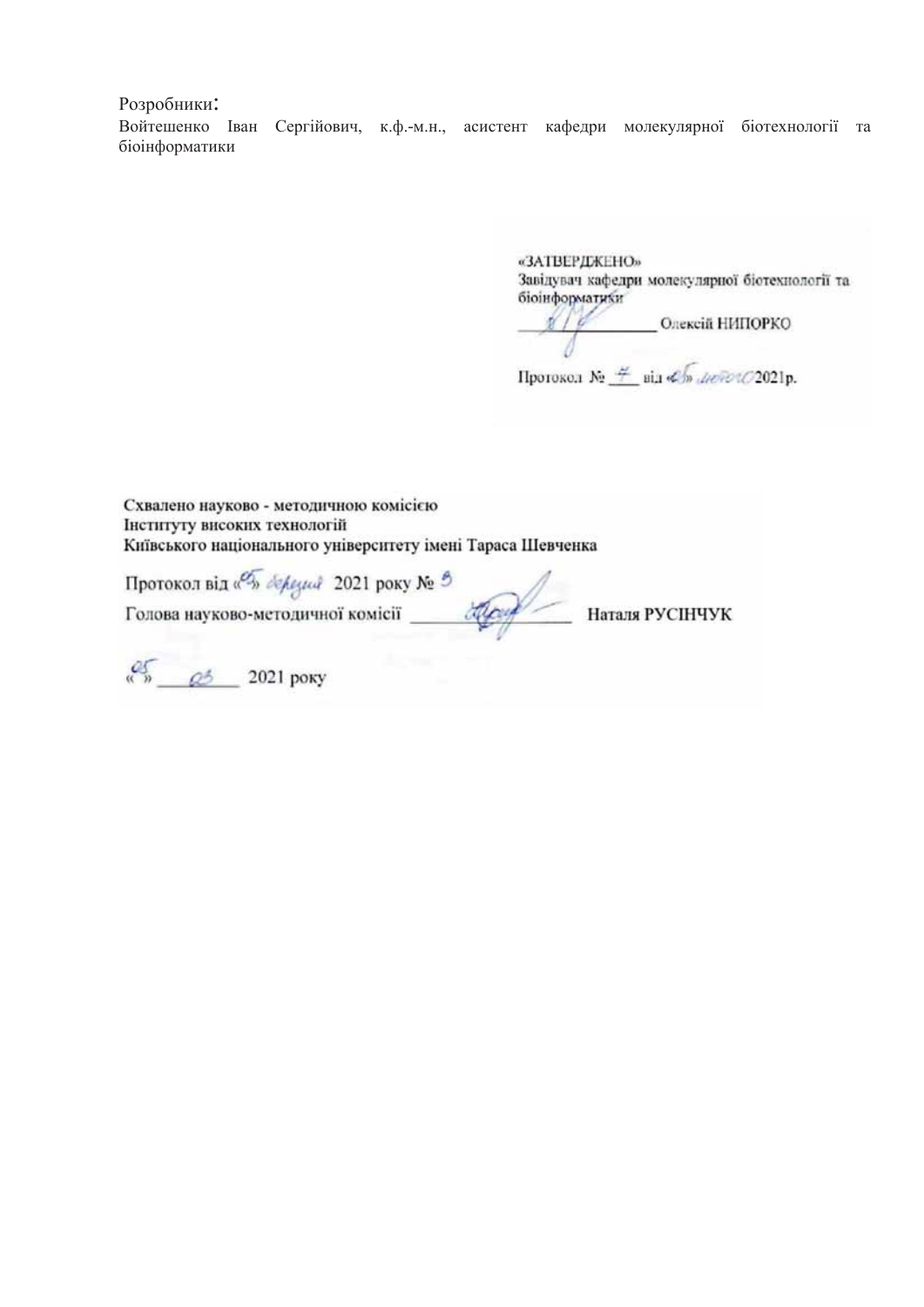# ВСТУП

**1. Мета дисципліни** – є ґрунтовне вивчення причин просторової будови, структурно-динамічних властивостей основних класів низькомолекулярних сполук та біополімерів методами сучасних розрахункових фізико-хімічних методів досліджень.

## 2. Попередні вимоги до опанування або вибору навчальної лиспипліни (за наявності):

- 1. Знати основні поняття теорії квантової механіки, основи хімії низькомолекулярних сполук та полімерів, основні закономірності курсів молекулярної фізики, оптики, електрики, атомної та ядерної фізики.
- 2. Вміти застосовувати основні методи прикладної квантової механіки та хімії для  $po$ зрахунку типових задач, що мають аналітичні розв'язки.
- 3. Володіти основним апаратом лінійної алгебри та тензорним аналізом, основами програмування та алгоритмізації.

## 3. Анотація навчальної дисципліни:

 $\Pi$ *редметом навчальної дисціпліни «Обчислювальна біологія» є вивчення структурно-динамічних* властивостей низькомолекулярних сполук та основних класів біополімерів сучасними розрахунковими *методами.* 

У курсі детально розглядаються найбільш поширені підходи до вивчення просторової будови, структурно-динамічних властивостей низькомолекулярних сполук, основних класів біополімерів, їхніх *ɨɫɧɨɜɧɢɯɮɿɡɢɤɨ-ɯɿɦɿɱɧɢɯ ɩɿɞɜɚɥɢɧ ɮɭɧɤɰɿɨɧɭɜɚɧɧɹɬɚɤɨɧɮɨɪɦɚɰɿɣɧɢɯɡɦɿɧɦɟɬɨɞɚɦɢab initio.*

# 4. Завдання (навчальні цілі):

Навчання дисципліні має на меті розвивати у студентів такі компетентності:

К01. Здатність проведення досліджень на відповідному рівні.

КО2. Здатність до пошуку, оброблення та аналізу інформації з різних джерел.

КО8. Здатність здійснювати пошук необхідної інформації в науковій і технічній літературі, базах даних та інших джерелах.

К11. Здатність розробляти нові біотехнологічні об'єкти і технології та підвищувати ефективність існуючих технологій на основі експериментальних та/або теоретичних досліджень та/або комп'ютерного моделювання, в тому числі метолів біоінформатики.

К13. Здатність розробляти та вдосконалювати комплексні біотехнології на основі розуміння наукових сучасних фактів, концепцій, теорій, принципів і методів біоінженерії та природничих наук.

К14. Здатність прогнозувати напрямки розвитку сучасної біотехнології в контексті загального розвитку науки і техніки.

К19. Здатність знаходити адекватні шляхи розв'язання наукових проблем у галузі біотехнології та біоінженерії. К23.Здатність розробляти/застосовувати комбіновані біотехнології за допомогою міждисциплінарних підходів, зокрема, з використанням технологій матеріалознавства та хімічних технологій.

К24. Здатність застосовувати методи біоінформатики та обчислювальної структурної біології для раціонального дизайну (біо)молекул та матеріалів з заданою біологічною активністю.

| Результат навчання |                                                                                                                                                                                                                                                                                                                                                                                                                                       |                                                                   | Методи                                                                    |                                                      |
|--------------------|---------------------------------------------------------------------------------------------------------------------------------------------------------------------------------------------------------------------------------------------------------------------------------------------------------------------------------------------------------------------------------------------------------------------------------------|-------------------------------------------------------------------|---------------------------------------------------------------------------|------------------------------------------------------|
| Кo<br>Д            | Результат навчання                                                                                                                                                                                                                                                                                                                                                                                                                    | Форми (та/або<br>методи і технології)<br>викладання і<br>навчання | оцінювання та<br>пороговий<br>критерій<br>оцінювання (за<br>необхідності) | Відсоток у<br>підсумкові<br>й оцінці з<br>дисципліни |
| 1.1                | вміти моделювати<br>Знати<br>$\delta y \partial \omega y$ ,<br>ma<br>структурно-динамічні<br>властивості<br>низькомолекулярних сполук та біополімерів:<br>нуклеїнових кислот та білків, Значи сучасні<br>фізико-хімічні<br>методи.<br>розрахункові<br>Ознайомлення зі спеціальним програмним<br>забезпеченням для розрахунків або оцінювання<br>необхідних параметрів низькомолекулярних<br>сполук та біополімерів. Вивчення основ ОС | лекції                                                            | теоретичні<br>запитання<br>на<br>заліку<br>(тестова<br>форма)             | 40                                                   |

#### 5. Результати навчання за дисципліною: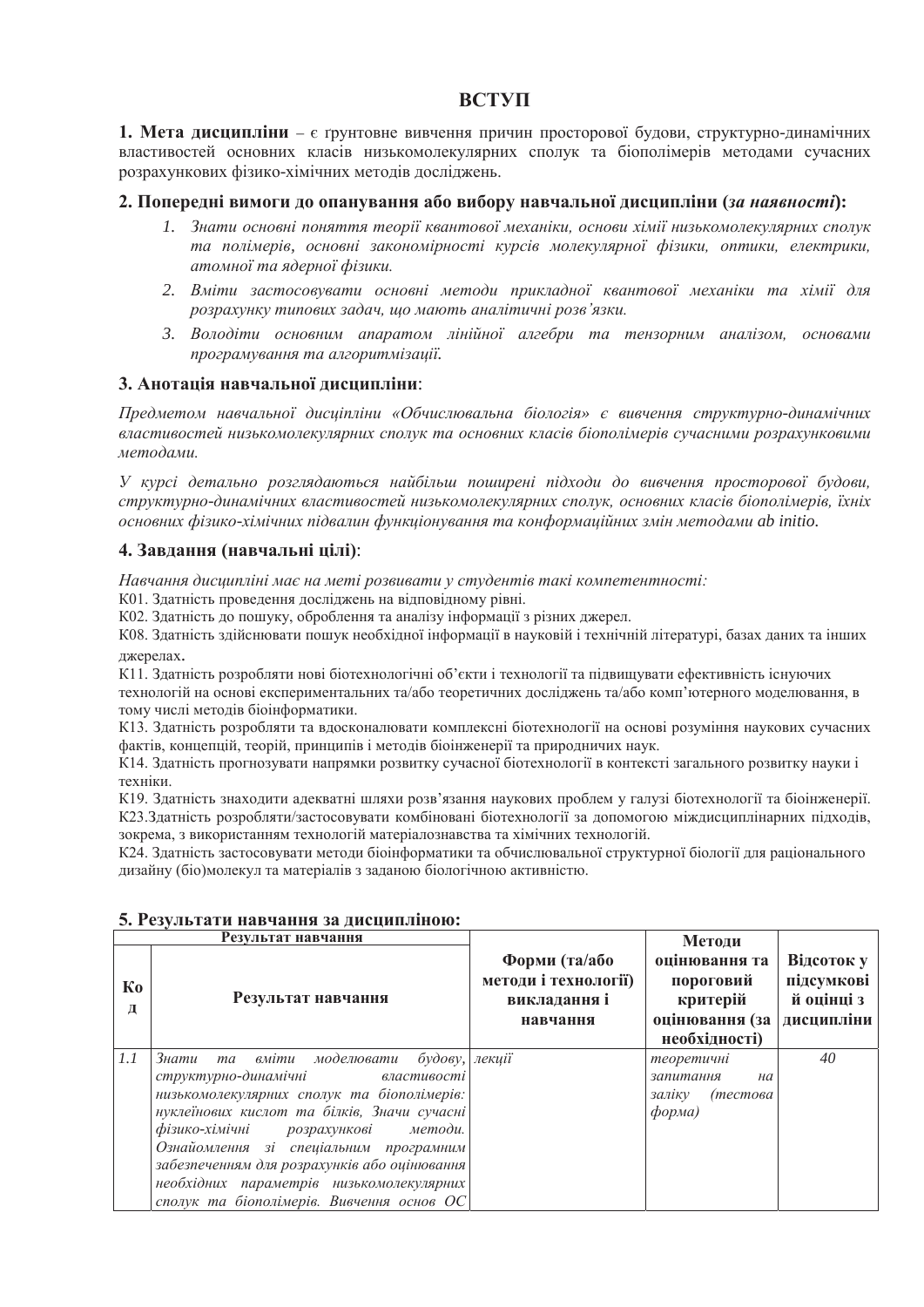|     | Linux та реалізація алгоритмів.                                                                                                                                                                                                                                                                              |                                                                                                  |    |
|-----|--------------------------------------------------------------------------------------------------------------------------------------------------------------------------------------------------------------------------------------------------------------------------------------------------------------|--------------------------------------------------------------------------------------------------|----|
| 2.1 | Вміти застосовувати спеціальне програмне практичні роботи<br>забезпечення для розрахунків або оцінювання<br>необхідних параметрів низькомолекулярних<br>сполук та біополімерів. Опису<br>їхніх<br>конформаційних змін<br>ma<br>основ<br>функціонування. Вивчення основ ОС Linux та<br>реалізація алгоритмів. | звіти<br>$n_{O}$<br>практичних<br>роботах                                                        | 30 |
| 4.1 | Приймати та обтрунтувати рішення щодо лекції, практичні<br>вибору типу моделі, підходів моделювання та роботи, самостійна<br>програмного комплексу для описання робота студента<br>фізичних, біологічних чи хімічних процесів, у<br>тому числі, складних систем.                                             | звіти<br>$n_{O}$<br>практичних<br>роботах<br>включаючи<br>самостійно<br>опрацьовані<br>матеріали | 30 |

# 6. Співвідношення результатів навчання дисципліни із програмними результатами навчання

| Результати навчання дисципліни                                                                |        | 2.1   4.1 |  |
|-----------------------------------------------------------------------------------------------|--------|-----------|--|
| Програмні результати навчання                                                                 |        |           |  |
| ПРО5. Знати молекулярну організацію та регуляцію експресії генів, реплікації, рекомбінації та |        |           |  |
| репарації, рестрикції та модифікації генетичного матеріалу у про- та еукаріотів, стратегію    |        |           |  |
| створення рекомбінантних ДНК для цілеспрямованого конструювання біологічних агентів.          |        |           |  |
| ПРО8. Планувати та управляти науково-дослідними, науково-технічними та/або виробничими        |        |           |  |
| проектами у галузі біотехнології, базуючись на сучасних тенденціях розвитку науки, техніки та |        |           |  |
| суспільства.                                                                                  |        |           |  |
| ПР11. Вільно спілкуватися усно і письмово державною та іноземною мовами, обговорювати з       |        |           |  |
| фахівцями і нефахівцями результати досліджень, інновації та/або управління виробництвом і     |        |           |  |
| біотехнології.                                                                                |        |           |  |
| ПР18. Знаходити необхідну інформацію у науковій та довідниковій літературі, електронних       |        |           |  |
| базах, інших джерелах інформації, оцінювати її релевантність та достовірність.                |        |           |  |
| ПР19. Оцінювати актуальність досліджуваних наукових проблем, придатність відомих              |        |           |  |
| наукових методів для їх дослідження на основі аналізу наявних даних та публікацій у провідних | $^{+}$ |           |  |
| виданнях.                                                                                     |        |           |  |
| ПР25. Застосовувати сучасні технології матеріалознавства та хімічні технології<br>ЛЛЯ         |        | ╅         |  |
| розробки/використання новітніх комбінованих біотехнологій.                                    |        |           |  |
| ПР26. Застосовувати методи біоінформатики та обчислювальної структурної біології для          | $^{+}$ |           |  |
| раціонального дизайну (біо)молекул та матеріалів з заданою біологічною активністю.            |        |           |  |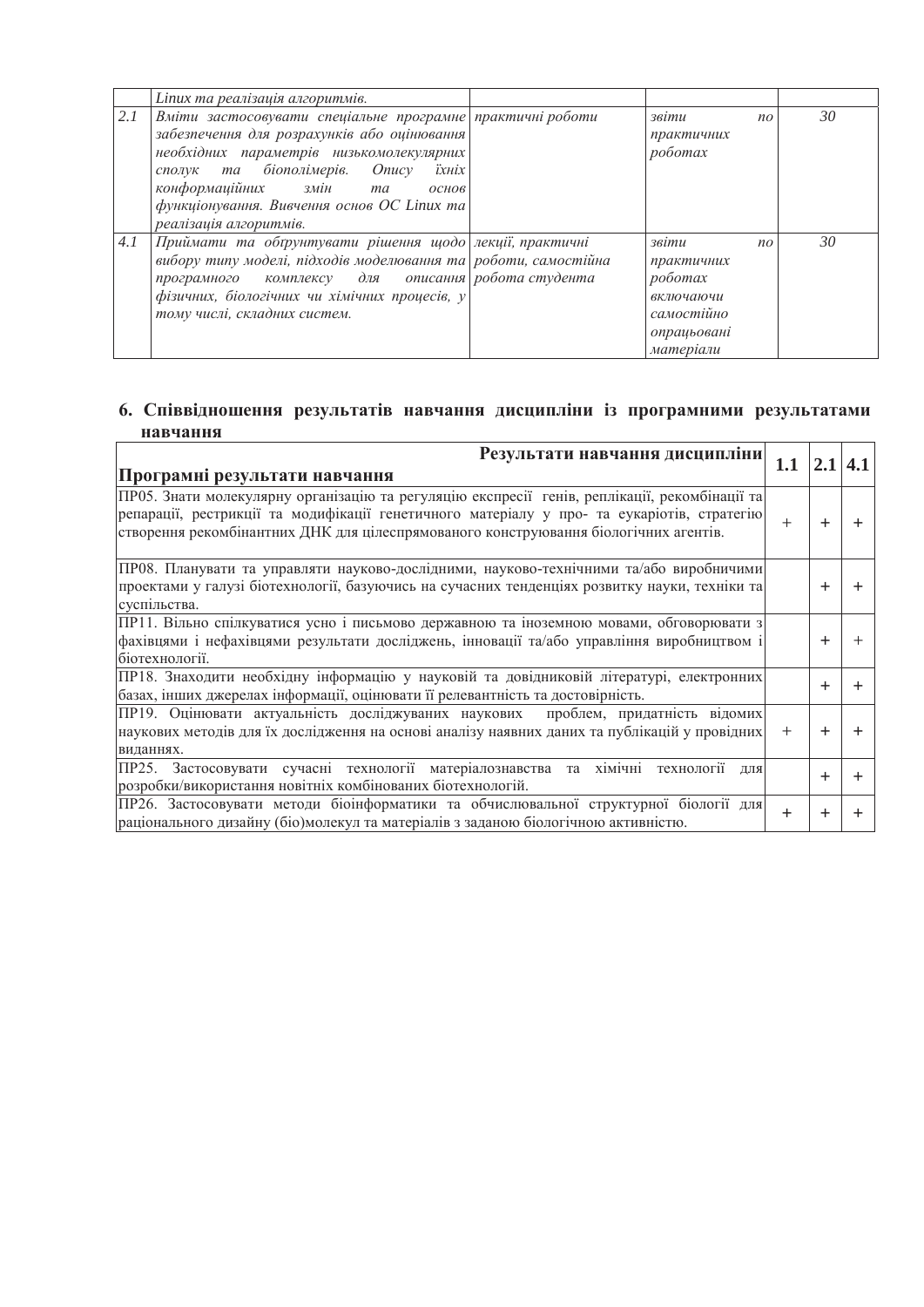#### 7. Схема формування оцінки.

#### 7.1 Форми оцінювання студентів:

#### семестрове оцінювання:

*1. Звіти по практичних роботах: РН 2.1. - 30 балів/10 балів.* 

2. Самостійна семестрова робота: РН 4.1 - 30 балів/10 балів.

3. Письмовий залік: 1 тестове завдання 20 питань по 2 бали (40 балів/0 балів, оцінює РН 1.1).

| <b>)пінювання</b>     | VIin | Max           |
|-----------------------|------|---------------|
| Семестрове оцінювання | 6U   | $100^{\circ}$ |
| Всього                | 6U   | 100           |

#### **7.2 Організація оцінювання:**

*ɉɪɨɬɹɝɨɦɫɟɦɟɫɬɪɭɫɬɭɞɟɧɬɢɜɢɤɨɧɭɸɬɶɩɪɚɤɬɢɱɧɿɪɨɛɨɬɢ, ɡɚɪɟɡɭɥɶɬɚɬɚɦɢɱɨɝɨɝɨɬɭɸɬɶɩɢɫɶɦɨɜɿɬɚɭɫɧɿ ɡɜɿɬɢ.*

Протягом семестру студенти працюють над виконанням самостійної роботи, необхідні знання та навички для виконання якої отримують nid час лекційних та практичних занять. Результатом виконання самостійної  $po6$ *оти є висновки та аналіз практичних робіт.* 

Для студентів, які упродовж семестру не досягли мінімального рубіжного рівня оцінки (36 балів), для  $o$ держання допуску до заліку обов'язковим є виконання додаткових завдань.

#### 7.3 Шкала відповідності оцінок

| <b>Зараховано</b> / Passed  | $60 - 100$ |
|-----------------------------|------------|
| <b>Не зараховано</b> / Fail | 0-59       |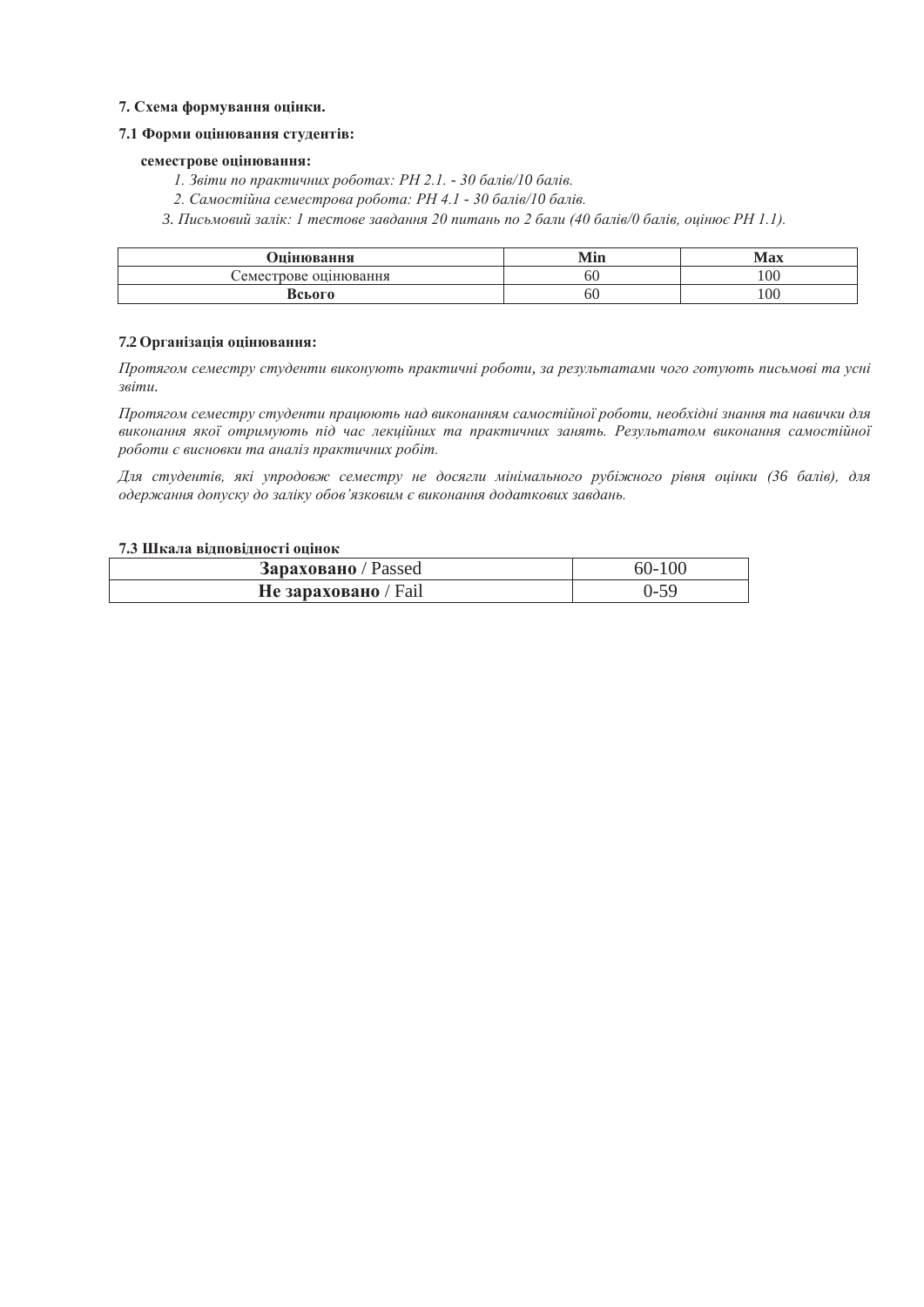| $N_2$            |                                                                                                                                                                                                                                                                                                                                                                                                                                             | Кількість годин |                |            |  |
|------------------|---------------------------------------------------------------------------------------------------------------------------------------------------------------------------------------------------------------------------------------------------------------------------------------------------------------------------------------------------------------------------------------------------------------------------------------------|-----------------|----------------|------------|--|
| $\Pi/\Pi$        | Назва теми*                                                                                                                                                                                                                                                                                                                                                                                                                                 | лекції          | практичні      | самостійна |  |
|                  |                                                                                                                                                                                                                                                                                                                                                                                                                                             |                 | заняття        | робота     |  |
|                  | Назва розділу чи частини 1 (якщо здійснюється поділ)                                                                                                                                                                                                                                                                                                                                                                                        |                 |                |            |  |
| 1                | Вступ.<br>Тема 1 Обчислювальна хімія як наука. Предмет і головні<br>задачі обчислювальної хімії. Об'єкти досліджень<br>обчислювальної хімії. Програмні пакети, що<br>дозволяють реалізовувати дослідження в<br>області обчислювальної хімії. Основи ОС Linux,<br>алгоритми, командний рядок.<br>Практичне заняття: «Знайомство з допоміжним<br>програмним забезпеченням (nз) gaussview ma<br>chemcraft, формування завдань для розрахунків» | $\overline{2}$  | $\mathfrak{2}$ | 8          |  |
| 2                | Тема 2. Міжмолекулярні взаємодії і сили, які<br>стабілізують низькомолекулярні сполуки та<br>основні класи біополімерів. Методи вивчення<br>міжмолекулярних взаємодій. емпіричні<br>потенціали міжчастинкової взаємодії.<br>Практичне заняття: «Розрахунки енергії та оптимізація<br>молекул отриманих в лб № 1»                                                                                                                            | $\overline{4}$  | $\overline{c}$ | 12         |  |
| 3                | Тема 3. Ab initio моделювання низькомолекулярних сполук<br>та основних класів біополімерів. Методи<br>квантово-хімічного моделювання. ППЕ та<br>коливальний аналіз.<br>Практичне заняття: «Розрахунки енергії дисоціації<br>двохатомних молекул та енергії зв'язків<br>багатоатомних молекул»                                                                                                                                               | $\overline{4}$  | 2              | 12         |  |
| 4                | Тема 4. Базисні функції. Різновиди квантово-хімічних<br>методів. Програмні реалізації квантово-<br>хімічного моделювання.<br>Практичне заняття: «Побудова молекулярних орбіталей<br>молекул»                                                                                                                                                                                                                                                | $\overline{2}$  | $\mathfrak{2}$ | 12         |  |
| 5                | Тема 5. Перехідні стани, пошук та опис: дослідження за<br>прикладі пакету - Gaussian властивостей<br>молекул та реакцій в газовій фазі та розчині,<br>шляхи протікання реакцій.<br>Практичне заняття: «Сканування поверхні потенційної<br>енергії»                                                                                                                                                                                          | 4               | $\overline{2}$ | 12         |  |
| 6                | Тема 6. Внутрішньомолекулярне та міжмолекулярне<br>зв'язування. Теорія атомів у молекулах.<br>Практичне заняття: «Розрахунок порядку зв'язків деяких<br>вуглеводнів»                                                                                                                                                                                                                                                                        | $\overline{4}$  | $\mathfrak{2}$ | 12         |  |
| $\boldsymbol{7}$ | Тема 7. Дослідження збуджених станів, конфігураційних<br>простір, ППЕ збуджених станів, дисоціація та<br>молекулярні орбіталі.<br>Практичне заняття: «Розрахунок шляхів хімічних<br>реакцій»                                                                                                                                                                                                                                                | $\overline{4}$  | 4              | 12         |  |
| $\,8\,$          | ВСЬОГО                                                                                                                                                                                                                                                                                                                                                                                                                                      | 24              | 16             | 80         |  |

8. Структура навчальної дисципліни. Тематичний план лекцій і лабораторних занять

\*Примітка: слід зазначити також теми, винесені на самостійне вивчення

Загальний обсяг 120 год., в тому числі (вибрати необхідне):

Лекцій - 24 год. Практичні заняття - 16 год.

Самостійна робота - 80 год.